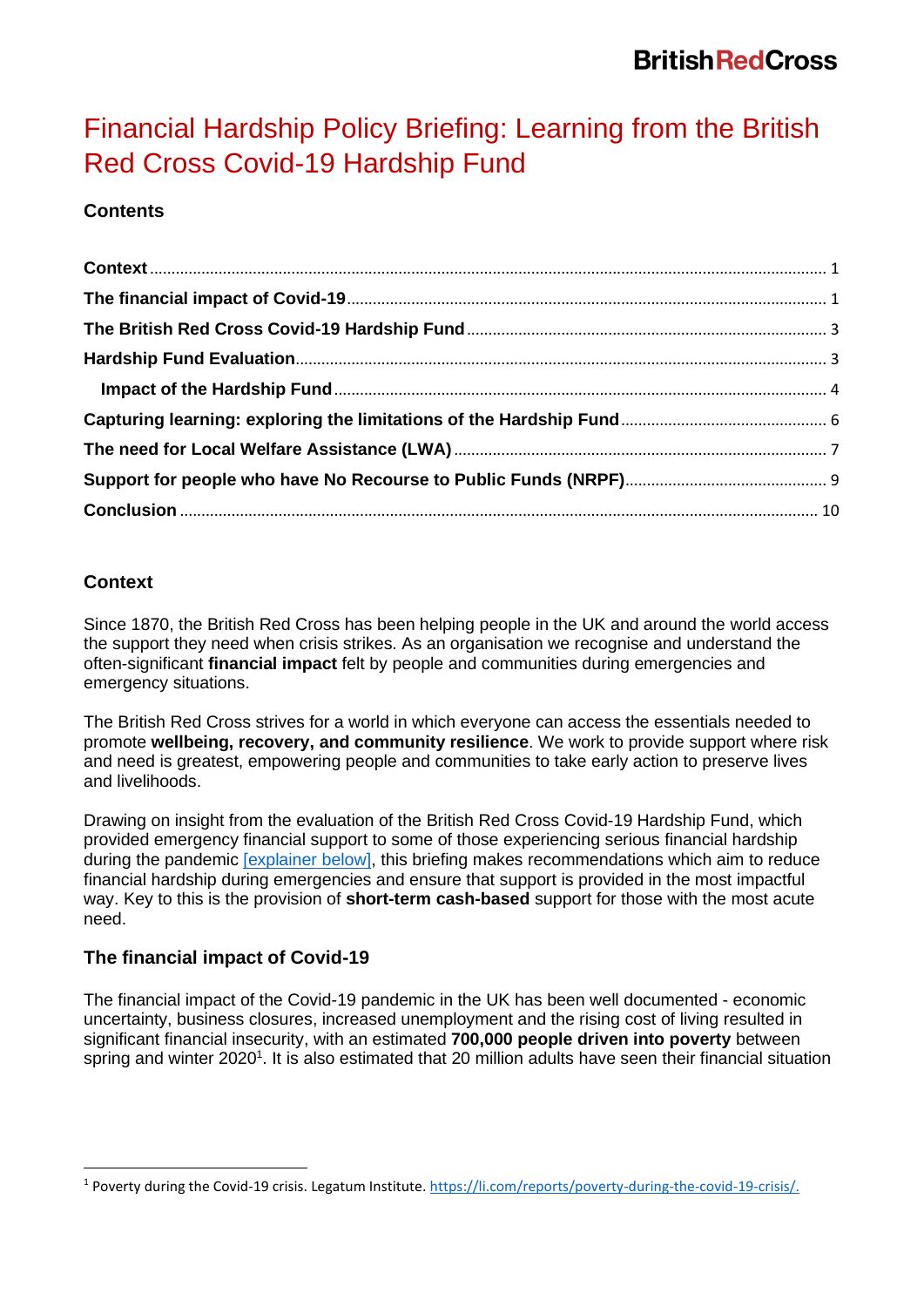worsen significantly because of the pandemic, leaving a quarter in debt or with low levels of savings or low or erratic earnings<sup>2</sup>.

Through our research, *[The Longest](https://www.redcross.org.uk/about-us/what-we-do/we-speak-up-for-change/the-longest-year-life-under-lockdown) Year,* which considers people's experience of lockdown and the operational delivery of our Hardship Fund, the British Red Cross has seen and heard first-hand the impact of serious financial hardship on people and communities. Many people have had to make impossible choices - between buying food, paying household bills, or staying connected with loved ones. This has, in turn, impacted on people's mental health and overall wellbeing, leaving some to feel as though they are unable to cope and recover from the Covid-19 crisis.

#### **British Red Cross Polling**

British Red Cross UK-wide nationally representative polling carried out in December 2020 found that 10% of UK adults said they were not confident they can cope with changes to their life that may be caused by the Covid-19 pandemic, and that they will be able to recover afterwards - 44% of these people said household finances were a contributing factor.

We understand that the financial impact of the pandemic has not been experienced equally and has exposed and exacerbated significant inequalities.

#### **British Red Cross Covid-19 Vulnerability Index**

To meet and target support towards those most in need, the British Red Cross developed a **Covid-19 Vulnerability Index**, which identifies vulnerable areas and groups within local authorities, wards, and neighbourhoods across the UK, including those who fall outside the Government's 'clinically extremely vulnerable' group.

The index combines multiple open data sources to map clinical vulnerability (underlying health conditions), demographic vulnerability (over-70s, people seeking asylum), social vulnerability (barriers to housing and services, poor living environment, living in "left-behind" areas, loneliness), health inequalities, and digital exclusion.

Insight from the Covid-19 Vulnerability Index<sup>3</sup> helped to identify that those most vulnerable to financial insecurity in times of emergency include:

- People with long term health conditions
- People from Black, Asian and minority ethnic backgrounds
- Lone parents and families with dependent children
- People with no recourse to public funds  $(NRPF)^4$ , including those within the asylum system
- Care workers and carers People affected by domestic abuse

At the British Red Cross, we strive to ensure everyone is safe and able to recover when disaster strikes. We see access to **short-term cash-based financia**l support as key to making this a reality.

<sup>&</sup>lt;sup>2</sup> Financial Conduct Authority (FCA). FCA finds the Covid-19 pandemic leaves over a quarter of UK adults with low financial resilience. [https://www.fca.org.uk/news/press-releases/fca-finds-covid-19-pandemic-leaves-over-quarter-uk-adults-low-financial-resilience.](https://www.fca.org.uk/news/press-releases/fca-finds-covid-19-pandemic-leaves-over-quarter-uk-adults-low-financial-resilience) 

Low financial resilience is taken to mean: 'over indebtedness or with low levels of savings or low or erratic earnings', a per the FCA definition.

<sup>3</sup>British Red Cross, 'British Red Cross COVID-19 vulnerability index for the UK', https://britishredcrosssociety.github.io/covid-19 vulnerability/.

<sup>4</sup> No Recourse to Public Funds (NRPF)[. https://www.londoncouncils.gov.uk/our-key-themes/asylum-migration-and-refugees/no](https://www.londoncouncils.gov.uk/our-key-themes/asylum-migration-and-refugees/no-recourse-public-funds)[recourse-public-funds](https://www.londoncouncils.gov.uk/our-key-themes/asylum-migration-and-refugees/no-recourse-public-funds)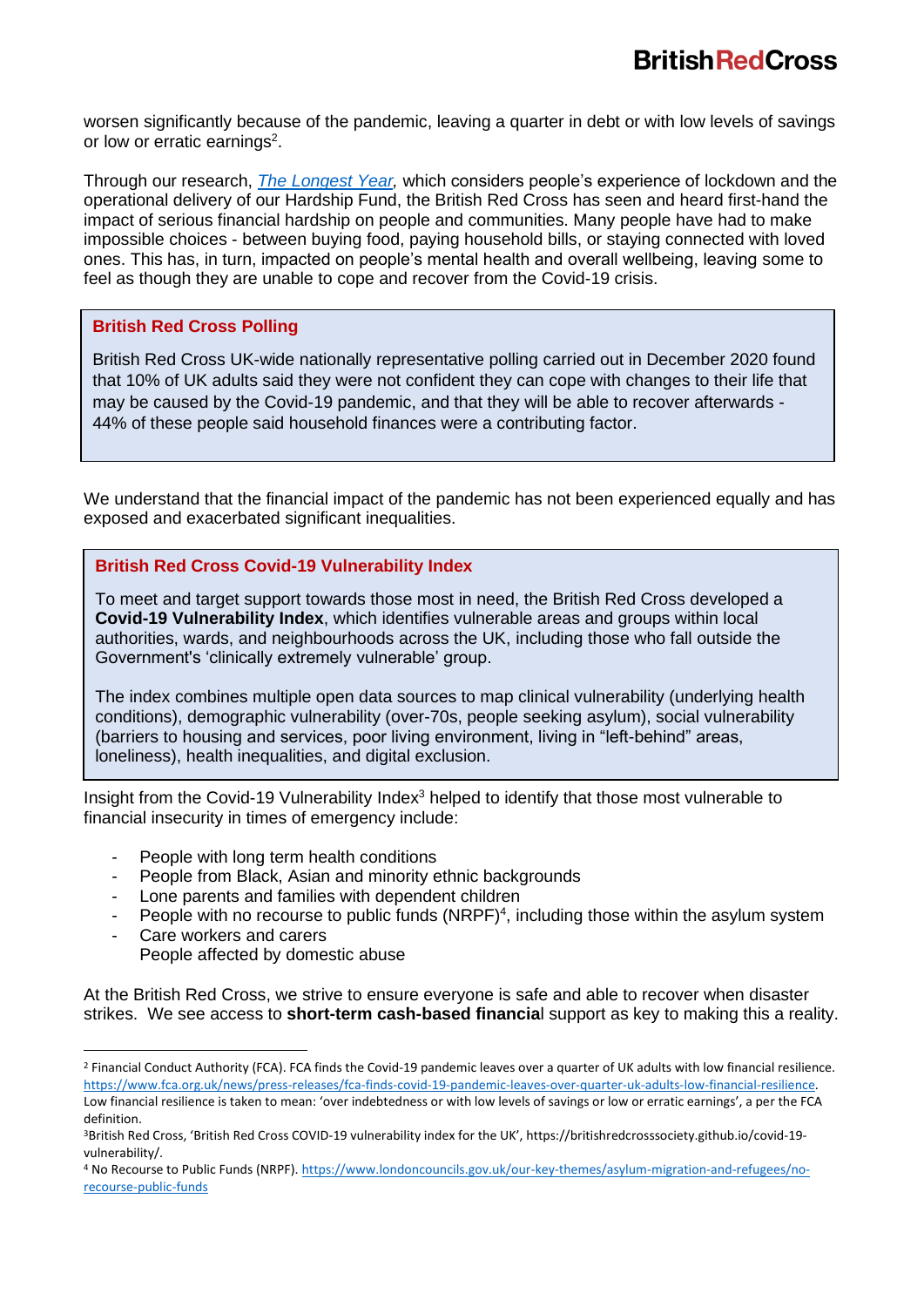Throughout this briefing the Hardship Fund is presented as an example of how to deliver support in personal, local, or regional emergencies. The briefing does not present this as a long-term solution to destitution, but rather to help ensure people's needs are met during crisis situations.

# <span id="page-2-0"></span>**The British Red Cross Covid-19 Hardship Fund**

As part of our wider response to the pandemic, the British Red Cross, in partnership with Aviva and the Aviva Foundation<sup>5</sup> set up the Hardship Fund in March 2020 to support those experiencing **serious financial hardship as a result of the pandemic**

The British Red Cross has much familiarity and expertise with delivering cash-based assistance in our overseas operations. Rolling out such a programme in the UK was a first for us.

From March 2020 to July 2021 the Hardship Fund distributed nearly **£4.5 million in cash assistance to over 18,000 people across the UK**. While this provided much needed short-term support to those referred, the demand for the Hardship Fund suggests too many people are falling through the cracks and into serious financial crisis. It highlights the real need for this type of support, particularly during emergencies.

Throughout this briefing, insights from an evaluation of the Hardship Fund is used to present how cash-based assistance helped alleviate the significant financial impacts of the pandemic and improve wellbeing for certain beneficiaries; and to develop recommendations for best practice.

#### **The Hardship Fund explained:**

- The Hardship Fund was set up in March 2020 (at the outset of the Covid-19 pandemic) with final referrals made in June 2021. This was made possible through funding from Aviva and the Aviva Foundation.
- It aimed to support those most financially at risk during the Covid-19 pandemic, through the provision of short-term cash grants.
- Overall, the Hardship Fund supported 15,370 people including dependents (8,005 people were referred to the fund).
- The Hardship Fund distributed nearly **£4.5 million** during the programme's lifespan.
- Support from the Hardship Fund was available across the UK, in England, Wales, Scotland and Northern Ireland.
- The British Red Cross worked with over 300 partner organisations (including grassroots community groups, local Government, and national charities) to identify those most in need.
- Partner organisations were able to make direct referrals, while individuals could not selfrefer to the fund.
- To be eligible, households could not have any other source of income (employment, welfare support, or other charity grants).
- **People supported included people experiencing delay or disruption to their benefits, those fleeing domestic violence, people seeking asylum and those experiencing homelessness.**
- <span id="page-2-1"></span>**Hard Could be spent on whatever the recipients needed.** • People referred to the Hardship Fund for support received cards preloaded with either a one-off payment of £120 or a grant of £120 each month for up to three months. Funds
	- Cash cards were distributed via the postal system and typically arrived within 7 days of a referral.

<sup>&</sup>lt;sup>5</sup> The Aviva Foundation is administered by Charities Trust under charity registration number 327489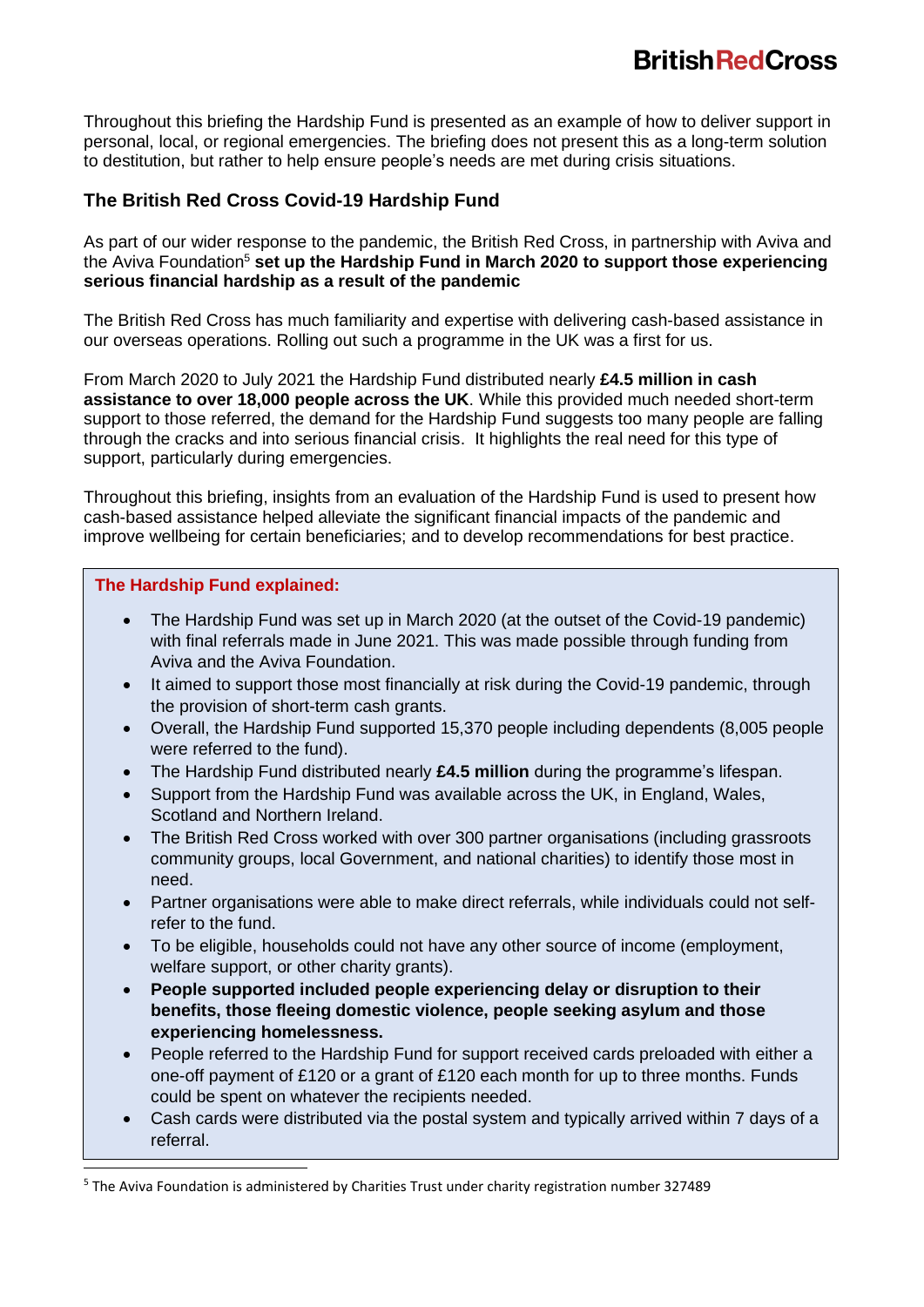Throughout the delivery of the Hardship Fund, we have been working with recipients and partners to reflect and learn from the experience of the programme through an evaluation**<sup>6</sup>** process. As part of this we have heard from over 100 partners and 940 people who received support. Their stories and reflections bring to light the impact of financial hardship for people and communities during emergencies and help make the case for short-term cash-based support to be available in future emergencies to prevent people falling through the gaps.

The positive impact of the Hardship Fund for people during emergencies has been significant. However, this briefing also identified a series of limitations of short-term support and reflects on feedback from partners and recipients to inform best practice.

## <span id="page-3-0"></span>**Impact of the Hardship Fund**

### **1. People were able to meet their basic needs**

Throughout the pandemic the Hardship Fund helped people to meet their basic needs - **93% of people supported felt it had a positive impact on their lives, helping them to access the essentials needed to cope and recover.** The cash-based support was most often used to buy food (78%), as well as other household items (32%), hygiene products (28%), and to pay bills (17%).

Interviewees told us that the support helped to prevent hunger and buy the essentials needed to meet their children's needs:

#### *"[The Hardship Fund] really helped my family during the worst time. I was able to buy food, pay bills and buy for my kids [to support] their needs" Hardship Fund Recipient*

## **2. People experienced improved wellbeing**

The Fund also helped to improve people's overall wellbeing and mental health – **92% of people felt the financial assistance they received reduced their feelings of stress and anxiety**.

Some interviewees told us that the Hardship Fund helped them to stay connected with their loved ones and to access online services throughout the pandemic, especially as many services moved online. This was because the flexible and cash-based nature of the support allowed people to purchase data and top up phones.

*"I felt so alone and helpless your help bought me things I desperately needed…and lifted my spirt greatly"* Hardship Fund Recipient

## **3. A cash-first approach helped people to retain dignity and choice**

**93% of people supported by the Hardship Fund said the cash-first approach made a positive difference to their lives and helped them to get what they needed to cope.** 

<sup>6</sup> The overall aim of the evaluation was to understand the impact of the Hardship Fund for financially vulnerable people. The evaluation draws together data from ongoing monitoring as well as end of programme interviews and debriefs. The evaluation method included analysing operational data from 'RedRose' and feedback surveys sent to partners and service users across the duration of the project. Unsolicited feedback was also shared throughout the programme through anonymised email inboxes. At the end of the programme, interviews were conducted with 16 randomly chosen partners and 15 service users, conducted through three internal debriefing workshops.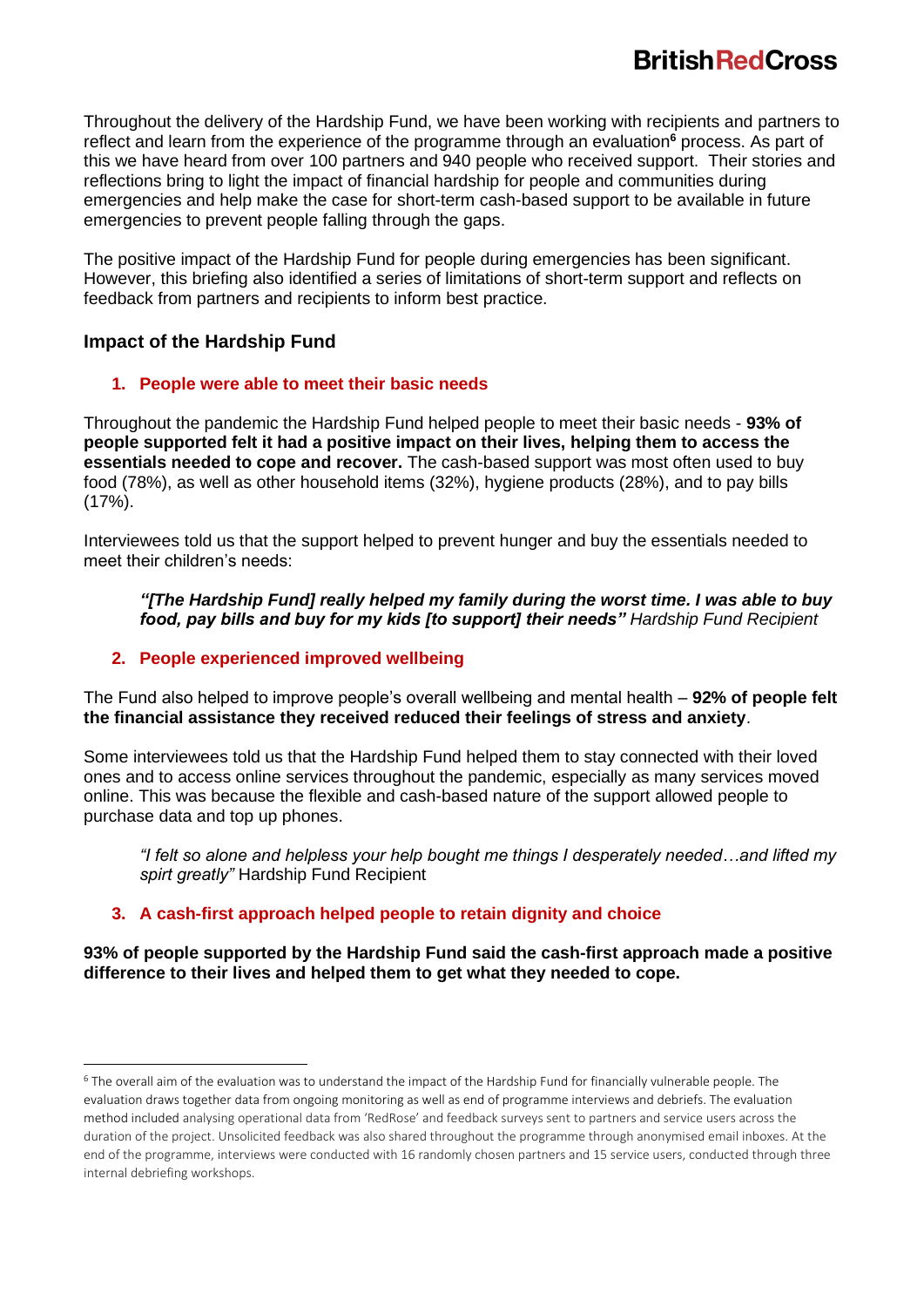#### **What is a cash- first approach?**

A cash-first or cash- based approach is where cash payments are made to people in crisis, as opposed to in-kind support which is typically provided through goods or vouchers.

In the case of the Hardship Fund, cash was provided through a preloaded cash- card, which could be used online, in shops or to withdraw from a cash machine.

Recipients spoke of the importance of versatility and choice in the support they received, it allowed people to budget and make decisions about what they needed most to recover.

*"It was nice to have the option to buy things I needed, instead of things bought for me" Hardship Fund Recipient*

#### *"it [the cash card] gave you dignity as you were paying for things in shops like any other card" Hardship Fund Recipient*

For some people, the cash was vital to support access to more sustainable forms of support (for example, the cost of a new passport needed to apply for welfare benefits), for others the fund helped to prevent further debts and support them to find employment (for example, by paying for travel and access to the internet):

#### *"The cash card helped to take care of my money worries. Because of its versatility, I was able to use it for a lot of things including school uniforms for my children." Hardship Fund Recipient*

A cash-first approach is also considerate of people's unique social, cultural and wellbeing needs. Hardship Fund recipients spoke about being able to access items that meet their personal requirements, not available through in-kind support, such as at foodbanks.

#### **The international use of cash**

The British Red Cross has a strong background in providing **cash-based** assistance during emergencies both internationally and in the UK, being one of the first National Societies to provide assistance in this way. In the last few years, around 100 Red Cross and Red Crescent (RCRC) National Societies have delivered cash and voucher assistance, across a wide range of contexts. The British Red Cross hosts the Cash Hub which supports the scale-up of cash and voucher assistance in the International Red Cross and Red Crescent Movement. The financial impact of the Covid-19 pandemic accelerated this trend, with many National Societies using cash-based assistance instead of in-kind support.

Unlike in-kind support, such as food distribution, a cash-based approach is a flexible form of aid that offers recipients the freedom to choose what they purchase. This type of approach brings benefits and multiplier effects to local economies and markets and supports people's resilience and ability to protect their lives and livelihoods and enable faster recovery.

Reference: IFRC. CashHub. Linking human cash and social protection. [https://cash](https://cash-hub.org/resources/cash-and-social-protection/)[hub.org/resources/cash-and-social-protection/](https://cash-hub.org/resources/cash-and-social-protection/)

## **British Red Cross Recommendation:**

➢ Emergency financial support schemes should adopt a **cash-first** approach, helping people to access essentials in a way that promotes **dignity** and **choice.**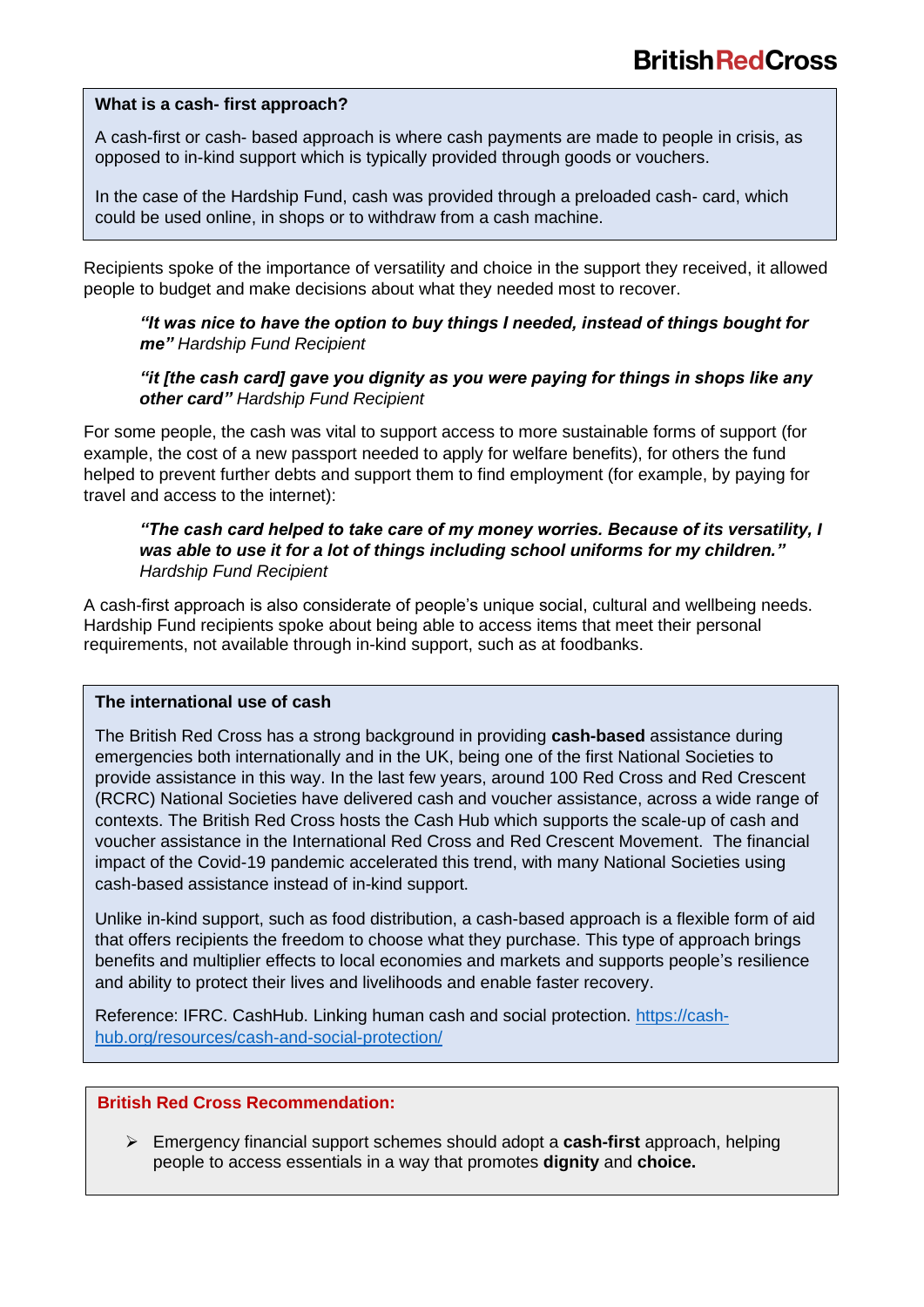## <span id="page-5-0"></span>**Capturing learning: exploring the limitations of the Hardship Fund**

Response to the Hardship Fund has demonstrated its impact in helping people to cope at their greatest time of need. However, it is important to recognise the limitations of the Hardship Fund as an example of short-term cash assistance and reflect on partner and recipient feedback to make recommendations to improve existing and future cash-based assistance schemes.

#### **1. The cash-card model – the need for clarity and control**

While 83% of people reported the cash-card was their preferred model of receiving support, a small number of people raised issues with:

- activating the card
- not being able to check the card balance
- being unable to withdraw larger amounts of cash at once (capped at £35)
- being unclear about how to top-up (on a new or existing card)

#### **2. The time taken to receive support**

73% of people received cash-cards within one week of a request for support and 95% said they received the card when they needed it most:

#### *"This was just the right amount at the right time!" Hardship Fund Recipient*

Partners also praised the ability of the Hardship Fund to deliver cash support to people in a timely manner. Some felt that compared to other forms of assistance, including those run by local authorities, this programme was the best option for financial support.

The relative simplicity and speediness of the Hardship Fund application process paired with the unrestricted cash provided elevated this fund above other financial support options in terms of the impact it was able to deliver for people.

#### *"Quick access to funds for the most vulnerable has been a lifeline for some" Hardship Fund Partner*

However, we understand that for many people with acute financial need, a 7-day wait may be too long to prevent further hardship. We understand that in emergency situations financial support is best received within 24 hours of need to prevent further hardship<sup>7</sup>.

Emergency Crisis Grants administered through the Scottish Welfare Fund (SWF) are largely processed within the same working day, with this seen as especially important to enable people to access food and other essentials. Learning from Edinburgh City Council, in the distribution of the SWF has highlighted the benefits of using new approaches to ensure funds are received by those in need quickly. In Edinburgh, utilising PayPoint technology meant that a cash access code could be texted by mobile phone to a person in need, improving flexibility and speed in which support could be distributed<sup>8</sup>. However, we must be mindful that this approach is not digitally inclusive and a hybrid approach with different options is preferrable.

<sup>7</sup> Strengthening local welfare support during the Covid-19 outbreak – England briefing. [https://www.trusselltrust.org/wp](https://www.trusselltrust.org/wp-content/uploads/sites/2/2020/06/Briefing-Strengthening-local-welfare-support-during-the-COVID-19-outbreak.pdf)[content/uploads/sites/2/2020/06/Briefing-Strengthening-local-welfare-support-during-the-COVID-19-outbreak.pdf](https://www.trusselltrust.org/wp-content/uploads/sites/2/2020/06/Briefing-Strengthening-local-welfare-support-during-the-COVID-19-outbreak.pdf)

<sup>8</sup> City of Edinburgh Council: CashOut payments. https://serviceprovider.paypoint.com/case-study/city-of-edinburgh-council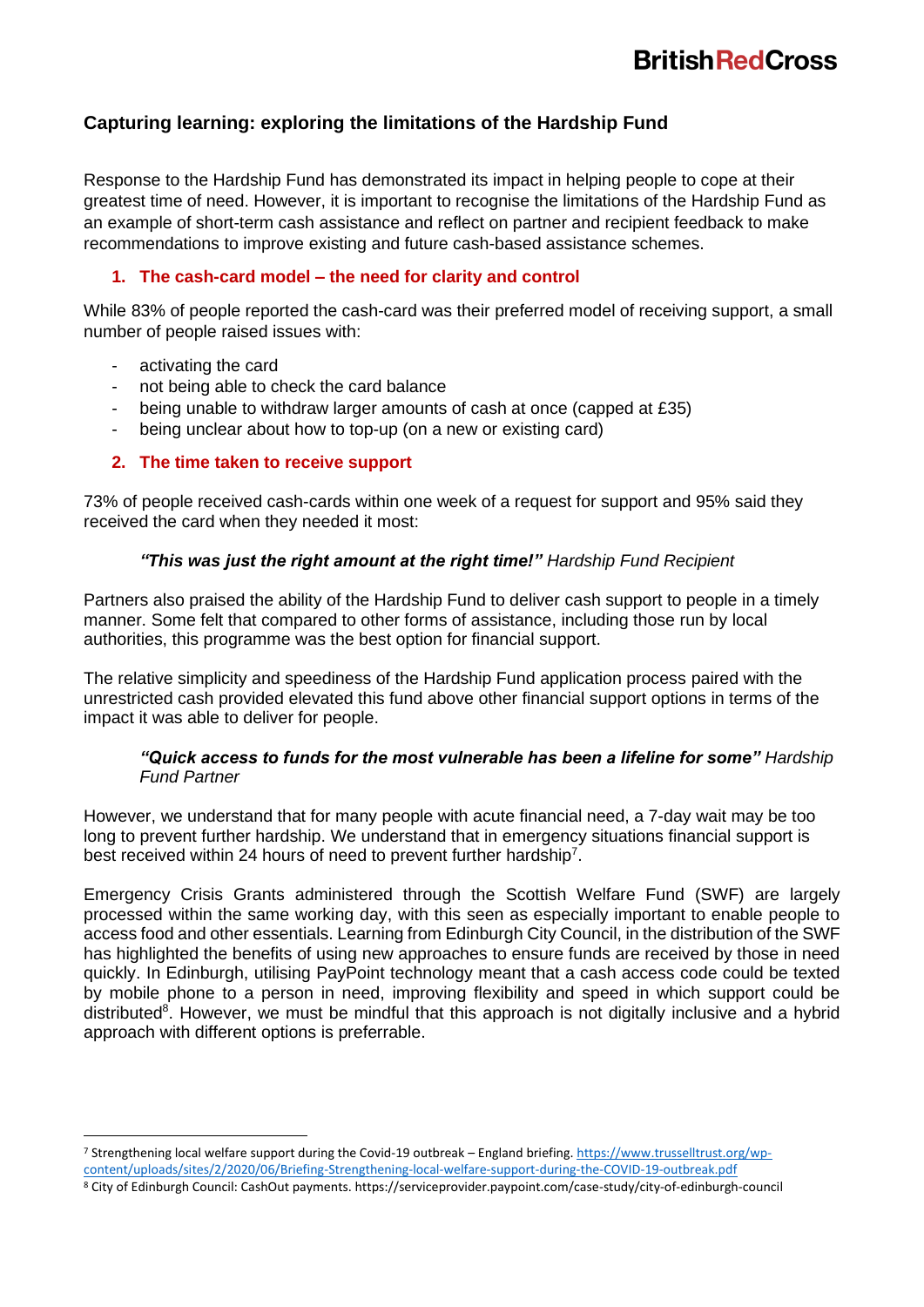#### **British Red Cross Recommendations:**

- ➢ Cash-based assistance schemes should ensure that payments are made in as timely a period as possible, recognising the benefit of rapid access to emergency cash, especially when this is required for essentials, such as food.
- $\triangleright$  Cash-based assistance schemes should utilise a range of options and technologies, such as PayPoint, to ensure funds can be distributed in a timely and inclusive manner (considerate of individual needs)

#### **3. Access to longer-term support**

Access to short-term support provided by the Hardship Fund helped to prevent some people from falling into further financial difficulty. For example, some partners and recipients shared examples of how support from the Hardship Fund helped people to move away from negative coping mechanisms, including loan sharks and financially abusive relationships.

Partners reflected that without the fund, its recipients would be in very different situations, and without the resources needed to cope and recover:

#### *"If they hadn't received the HF they would have been in a very different situation. They would have been involved with loan sharks…they'll have come out of it in a more positive and dignified way" - Hardship Fund Partner*

Despite this, we know that many people return to crisis after fixed-term support ends because they are unable to access longer term support, including benefits such as Universal Credit and Asylum Support. For **45% of people who received support from the fund, after 3 months their financial situation was either the same or worse** than it had been before they received cash assistance. This is particularly relevant for people who have no recourse to public funds (NRPF) [more detail in section [below\]](#page-7-0)

The Hardship Fund is one example of how to deliver vital financial emergency support. However, learning from the fund also highlights that some people need longer-term support to prevent destitution. While it was never the aim of the Hardship Fund alone to create long-term change in people's circumstances – more a short-term breathing space - the ongoing need of a significant proportion of recipients highlights a gap that the charity sector cannot fill. There is a need for Government to explore longer term support options.

#### **British Red Cross Recommendation:**

 $\triangleright$  Central and local Government should improve data collection and analysis of existing discretionary financial support schemes to improve local delivery, as well as to identify those falling through the gaps and solutions to prevent longer-term destitution.

## <span id="page-6-0"></span>**The need for Local Welfare Assistance (LWA)**

The role of the Hardship Fund in supporting people to access essentials and in improving wellbeing shows the real benefit that short-term financial support has for people and their families during emergencies. One partner said the support provided *"breathing space"* which helped people build the resilience needed to tide them over and recover.

Despite the clear benefits to this type of support, **nearly all partners (41/43) said that in most cases the Hardship Fund was the only option of emergency financial support available for those in need of help.**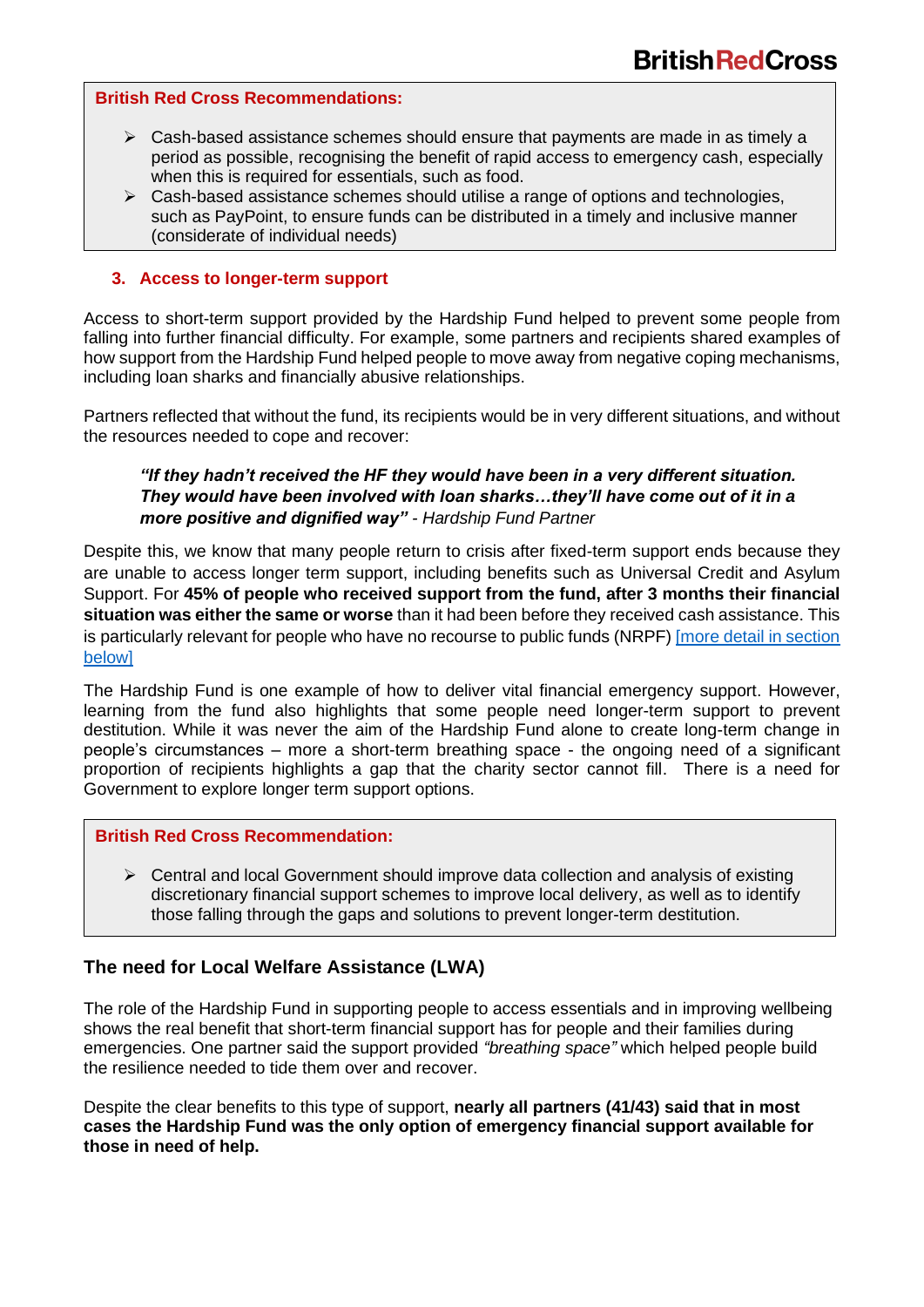#### **Current provision of Local Welfare Assistance in England**

Local Welfare Assistance (LWA) schemes are an existing mechanism for councils to support low-income households in times of financial crisis. There we introduced in 2013 and are a relatively small but vital part of the social security system. The type of support offered can vary both often includes cash grants, low-cost loans, vouchers of the provision of essential items such as white goods.

Funding for LWA schemes is not ringfenced nor is the provision of a scheme in a local authority mandatory. Research from The Children's Society has found that 1 in 7 have no scheme in place. This makes for a patchwork of support across the country, with people experiencing a 'postcode lottery' in the financial support available to them to cope and recover from emergency situations.

During the response to the Covid-19 pandemic, funding was made available to local authorities to support and develop local welfare assistance. This was in the form of the [Emergency](https://www.gov.uk/government/publications/coronavirus-covid-19-local-authority-emergency-assistance-grant-for-food-and-essential-supplies/coronavirus-covid-19-local-authority-emergency-assistance-grant-for-food-and-essential-supplies)  [Assistance Grant for Food and Essential Supplies \(EAG\)](https://www.gov.uk/government/publications/coronavirus-covid-19-local-authority-emergency-assistance-grant-for-food-and-essential-supplies/coronavirus-covid-19-local-authority-emergency-assistance-grant-for-food-and-essential-supplies) and [The Covid Winter Grant Scheme.](https://www.gov.uk/government/publications/covid-winter-grant-scheme)

For some local authorities and especially for those that already has a good LWA scheme in place the money available was used to boost the scheme and make relevant adaptations (such as increasing award amount). However, for local authorities that did not already have infrastructure in place this money was not used as effectively and raised questions about the support and funding needed to support a longer- term programme, helping to improve preparedness to future emergencies.

Reference (s):

The Children's Society. Leave No Family Behind: Strengthening Local Welfare Assistance during Covid-19. <https://www.childrenssociety.org.uk/sites/default/files/2020-10/leave-no-family-behind.pdf>

Trussell Trust (2020), *Local lifelines: investing in local welfare during and beyond Covid-1[9 https://www.trusselltrust.org/wp](https://www.trusselltrust.org/wp-content/uploads/sites/2/2020/10/LWAS_1020_v3.pdf)[content/uploads/sites/2/2020/10/LWAS\\_1020\\_v3.pdf.](https://www.trusselltrust.org/wp-content/uploads/sites/2/2020/10/LWAS_1020_v3.pdf)*

With the end of the £20 uplift to Universal Credit<sup>9</sup>, the winding down of the Coronavirus Job Retention Scheme (furlough) and the Self- Employment Income Support Scheme (SEISS) in September 2021<sup>10</sup>, now more than ever there is a need for support which helps bridge the gap, provide emergency support, and prevent people falling into further destitution. While short-term emergency financial support cannot address financial hardship alone, it does provide a vital safety net to those facing serious, and often unexpected hardship.

Throughout the pandemic, there have several short-term funding allocations to councils for local welfare provision, however these have often short-term in nature. As we move forward into recovery, a longer-term settlement would work to ensure better use of public money, delivering more effective support by allowing local authorities the confidence to plan and invest in schemes and referral pathway. This will mean that when disaster strike, councils will be better equipped to response at pace, helping to connect people to financial support in a timely way.

#### <span id="page-7-0"></span>**British Red Cross Recommendations:**

- $\triangleright$  Every local area should have a Local Welfare Assistance (LWA) scheme in place, delivered by the local authority and properly resourced by central Government.
- effective and timely local welfare offer.<br>effective and timely local-welfare offer. o In England, the Department for Work and Pensions should invest at least £250 million per year in local welfare assistance over the longer-term, to give local authorities the confidence and business certainty they need to develop an
- $\triangleright$  LWA schemes should be promoted widely, particularly during emergencies, have simple application processes, adopt the latest technology to administer funds quickly, and strive to adopt a cash-first approach.
	- $\triangleright$  For a longer-term funding settlement to be put in place to support the development of local welfare assistance schemes.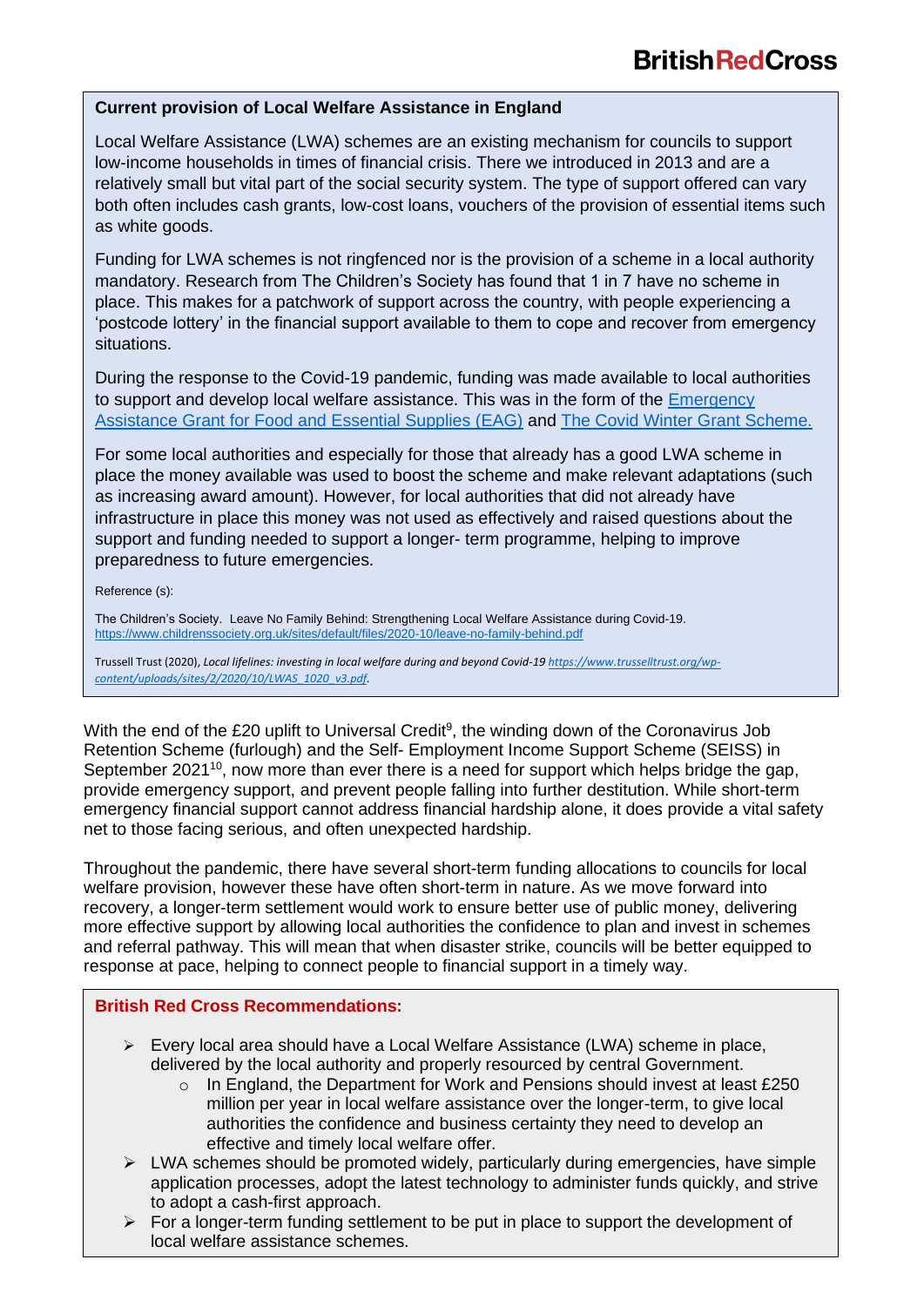## **Support for people who have No Recourse to Public Funds (NRPF)**

#### **No Recourse to Public Funds (NRPF)**

Nearly 1.4 million people in the UK have a condition of NRPF attached to their immigration status<sup>1</sup>, and many more are excluded from accessing public funds because they do not have a secure immigration status.

A condition of NRPF mean that people are unable to access public funds, including mainstream welfare benefits like Universal Credit and housing support from their Local Authority.

People with insecure immigration status are also generally not allowed to work. As such many people in this group face existing financial hardship, made significantly worse by crisis.

The British Red Cross is the biggest independent provider of support and advice to refugees and people seeking asylum in the UK, helping to provide practical and emotional support to people irrespective of their immigration status.

**Over half of all people referred to the Hardship Fund (61%) had No Recourse to Public Funds (NRPF).** This referral rate is in part due to our policy and operational work supporting people who are refugees and seeking asylum and the relative flexibility of the Hardship Fund referral criteria.

During the period from March 2020 to July 2021 the fund supported 11,377 people in this diverse group. This included people with no legal status to remain in the UK, international students, people with Leave to Remain who lost their jobs during the pandemic, people with insecure immigration status, including people seeking asylum and people fleeing situations of domestic abuse.

Feedback from people with NRPF who received support from the Hardship Fund, described this as both lifesaving and essential to their overall wellbeing:

#### *"I was on the verge of starvation with my son as I have no recourse to public funds…it was literally a life saver, literally, and was also able to top up gas and electric!" - Hardship Fund Recipient*

Recipients' stories like this speak to the role of dedicated financial support in emergency situations like this to prevent destitution and improve health outcomes for people excluded from accessing public funds.

Many partners told us that the Hardship Fund was often the only support available to people with NRPF<sup>11</sup>, without which people would have fallen into significant hardship, without any safety net during a time of crisis.

However, for half the recipients with NRPF, the Hardship Fund acted solely as a short-term fix - **51% of people in this group were unable to access further support after the Hardship Fund.** 

**In Scotland**, the Scottish Government provided additional funding to the Red Cross's Hardship Fund over winter 2020, allowing us to target the Fund to groups particularly at risk of destitution in Scotland, including those with NRPF. The learnings from this allowed us to develop a new model of emergency financial support for these groups and we have been funded for a further twelve months

 $11$  People with NRPF can be eligible for assistance from their local authorities under legislation including National Assistance Act 1948, the Children Act 1989 and the Human Rights Act 1998. However, this does not apply to everyone who has a condition of NRPF, and local authorities do not receive additional funding to provide this support[. https://www.londoncouncils.gov.uk/our-key](https://www.londoncouncils.gov.uk/our-key-themes/asylum-migration-and-refugees/no-recourse-public-funds)[themes/asylum-migration-and-refugees/no-recourse-public-funds](https://www.londoncouncils.gov.uk/our-key-themes/asylum-migration-and-refugees/no-recourse-public-funds)